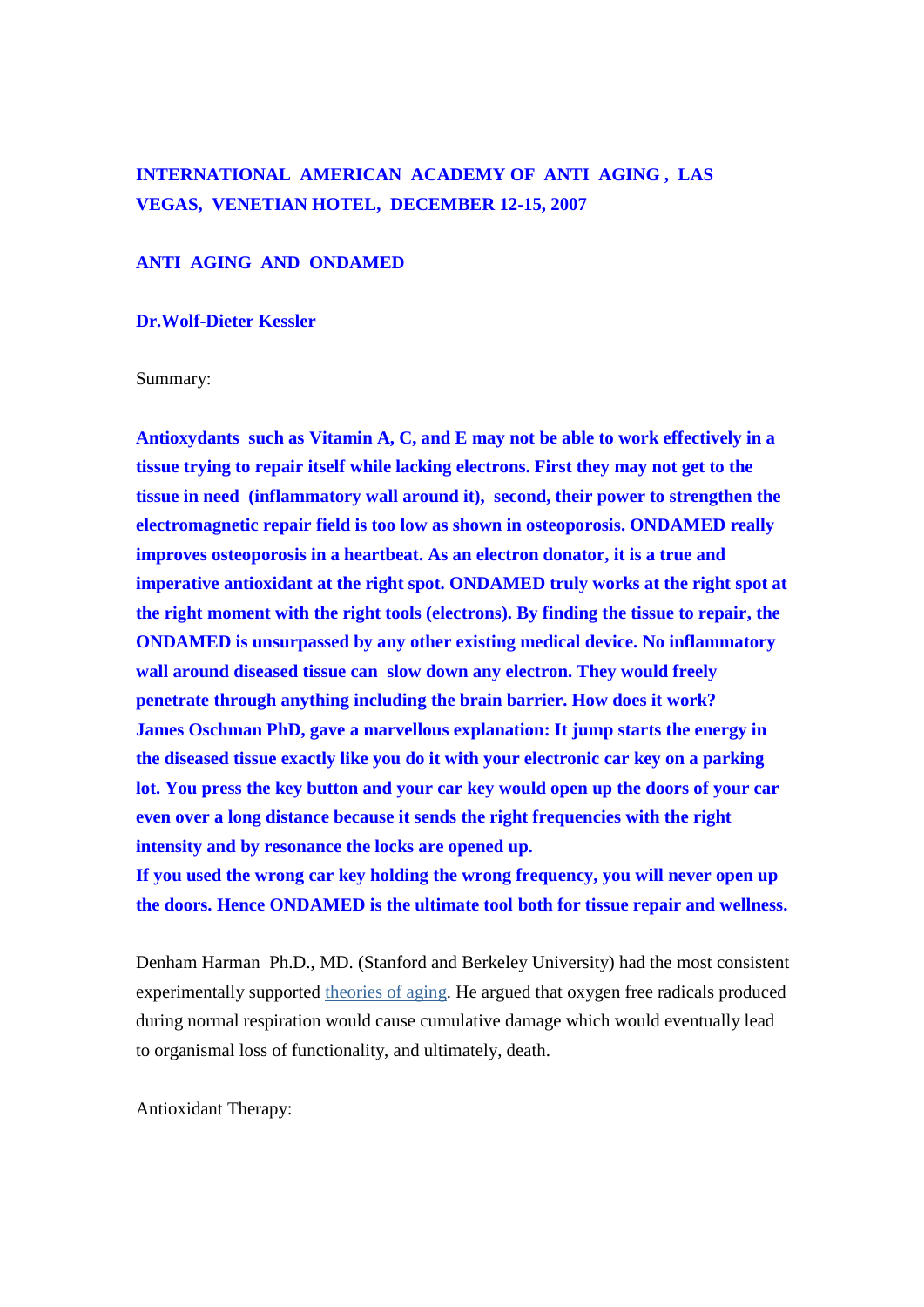Antioxydants such as Vitamin A, vitamin C, and vitamin E) — prevent free radicals (OH-) from oxidizing life supporting sensitive biological molecules. Since free radicals are always lacking electrons they would steal electrons from cellular structures and cause the cell to collapse. Reductants or "antioxydants" — will slow the aging process and prevent disease.

The antioxidant chemicals are found in many food-stuffs (such as vitamins A, C and E). I have seen benefits for the patient through high intake of vegetables and fruits. Orthomolecular medicine is based on antioxydants. However, when it comes to tissue repair such as in osteoporosis for instance, I have not and cannot make any sufficient positive remarks concerning regular antioxydants. So apparently the antioxydants cannot do the job.

**As science is relating aging to oxidation, the ONDAMED will do the opposite: reduction. Thence the lifespan of tissue can be expanded by minimizing oxidation through reduction with ONDAMED. The astounding and fast improvement of patients with osteoporosis after one or two sessions with the ONDAMED program 58 proves dramatically the concept of electron based aging processes which can be beautifully influenced and stopped by ONDAMED.**

**The device works as well for wellness and soft tissue repair and organ dysfunctions. Soft tissue repair is a little bit slower since it contains less metals as opposed to bone tissue. The electromagnetic field of organs and soft tissues versus bone tissues is much smaller. Therefore the electronic power of ONDAMED works so much faster for bone repair.** 

**To understand this phenomenon you need to understand again that aging is the loss of electrons respectively oxydation.** 

**Metals (mostly in bones) oxydize differently as opposed to non-metals (mostly in organs or soft tissue). When iron oxydizes it truly looses electrons which will move to the other atom to reduce that. Non metals in soft tissue structures do not really loose electrons. Here the electron moves just a little bit away from the non metal but**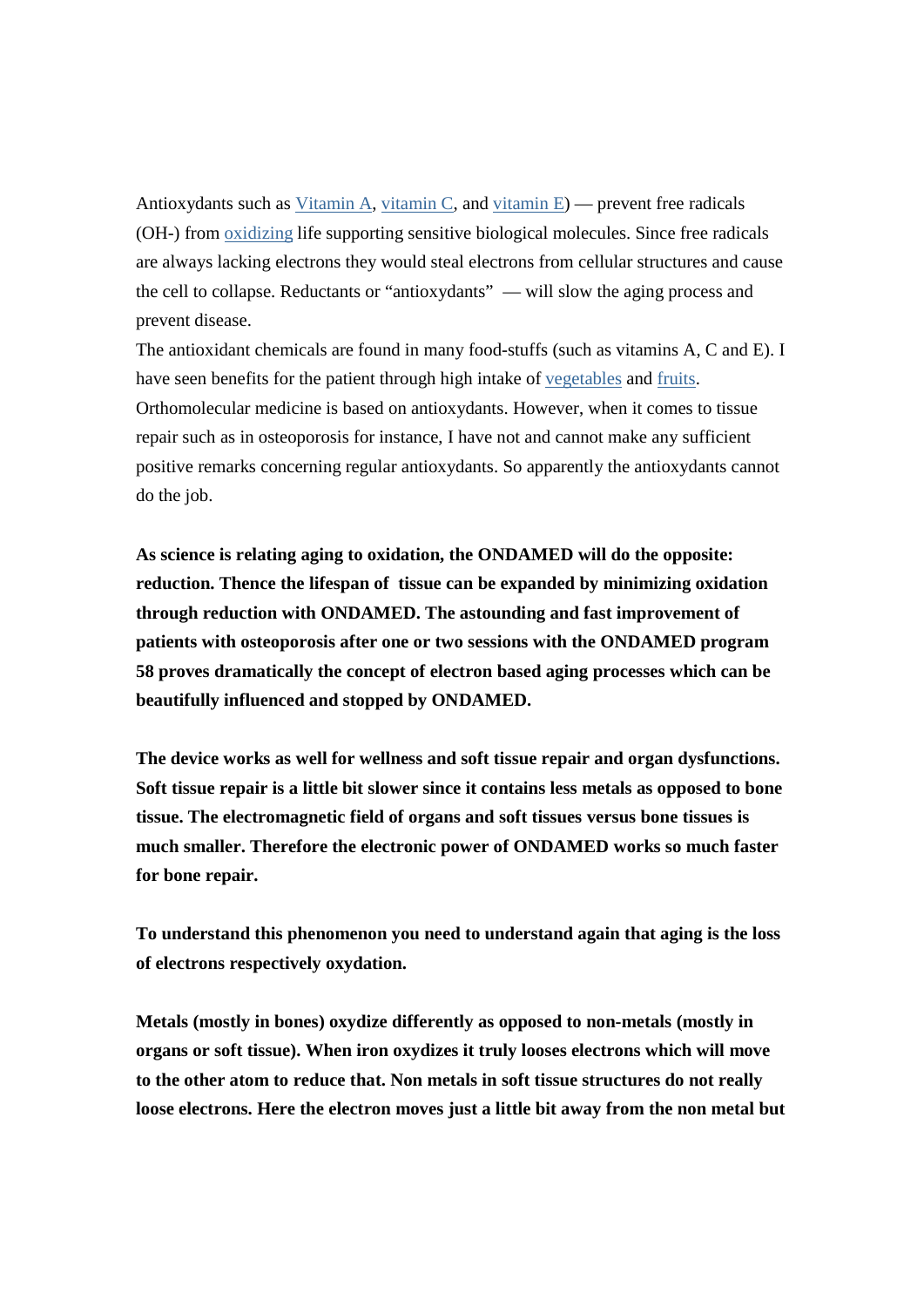**is still attached to it. So the little 'moving away' would represent a relative loss of an electron resulting in a different oxydation state of the non metal. As the electron has narrowed towards another non metal a little bit, that atom or molecule would become the reductant. So non metals (organs) do not produce that much of a movement of electrons in oxidation – reduction processes and consequently do not produce such a large electromagnetic field as opposed to metals (bones). Since the electromagnetic field is the blueprint for tissue repair, the ONDAMED works faster on bone tissues (larger electromagnetic field) than on soft tissues. However, both the anti aging and healing phenomenon exerted by the ONDAMED is based on the same principles in bone and soft tissue repair.** 

#### **Below:**

**From right: James Oschman PhD, Wolf-Dieter Kessler MD AMERICAN ACADEMY OF ANTI-AGING MEDICINE, LAS VEGAS, VENETIAN HOTEL, DECEMBER 12-15, 2007**



The free-radical theory of aging is that organisms age because cells accumulate free radical damage with the passage of time. In general, a "free radical" is any molecule that has a single unpaired electron in an outer shell. While a few free radicals such as melanin are stable over eons, most biologically-relevant free radicals are fairly reactive. For most biological structures free radical damage is closely associated with oxidation damage. Oxidation and reduction are redox chemical reactions. Most people can equate to oxidation damage as they are familiar with the process of rust formation of iron exposed to oxygen. Oxidation does not necessarily involve oxygen, after which it was named, but is most easily described as the loss of electrons from the atoms and molecules forming such biological structures. The inverse reaction, reduction, occurs when a molecule gains electrons. As the name suggests, antioxidants like vitamin C prevent oxidation and are often electron donators.